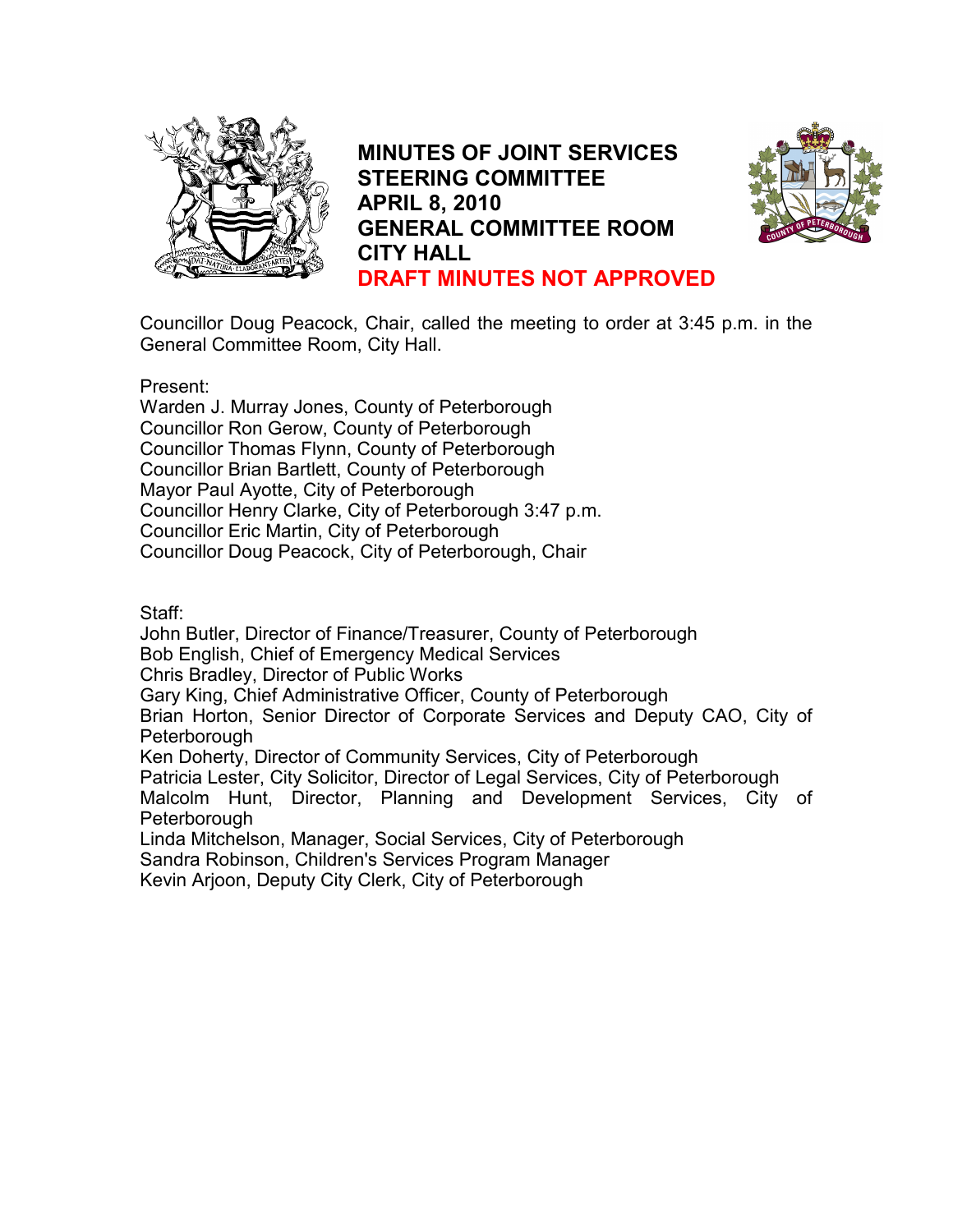Moved by Mayor Ayotte, seconded by Councilor Gerow

That Committee move into closed session to discuss two items under Section 239(2)(a) The Security Of The Property Of The Municipality Or Local Board.

"CARRIED"

Moved by Mayor Ayotte, seconded by Councilor Clarke

That Committee move out of closed session at 4:08 p.m.

"CARRIED"

#### Minutes of the Meeting of January 14, 2010

Moved by Councillor Gerow, seconded by Mayor Ayotte

That the minutes of the meeting of January 14, 2010, be approved.

"CARRIED"

#### Minutes for Information

Moved by Mayor Clarke, seconded by Mayor Ayotte

That the AHAC (Affordable Housing Action Committee) minutes of December 8, 2009, December 16, 2009, January 12, 2010 and February 9, 2010, be received as presented.

"CARRIED"

#### Disclosure of Interest

There were no disclosures of interest.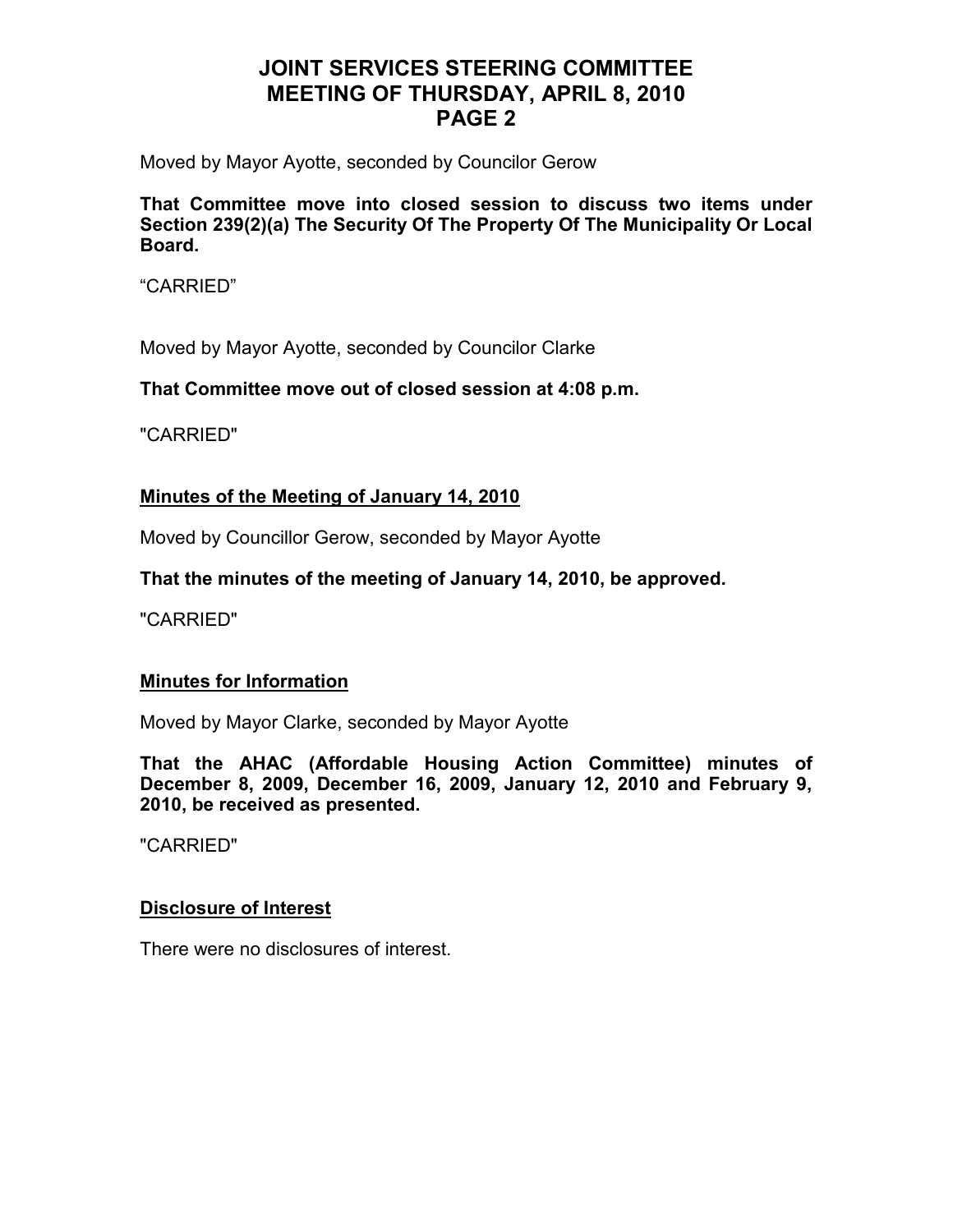## Consent Agenda

Moved by Mayor Ayotte, seconded by Councillor Flynn

That Items 6 and 7 be approved as part of the Consent Agenda.

"CARRIED"

Moved by Councillor Clarke, seconded by Warden Jones

## That Item 10 be approved as part of the Consent Agenda.

"CARRIED"

### Report CSSSJSSC10-003 Peterborough Employment Resource Centre (PERC) Contract Renewal Ken Doherty, Director of Community Services, City of Peterborough

Moved by Mayor Ayotte, seconded by Councillor Flynn

That the Joint Services Steering Committee endorse the recommendation outlined in Report CSSSJSSC10-003 dated April 8, 2010, of the Director of Community Services, as follows:

That the PERC Contract Renewal Report be received.

"CARRIED"

Report CSSSJSSC10-004 Early Learning and Best Start Update Ken Doherty, Director of Community Services, City of Peterborough

Moved by Mayor Ayotte, seconded by Councillor Flynn

That the Joint Services Steering Committee endorse the recommendation outlined in Report CSSSJSSC10-004 dated April 8, 2010, of the Director of Community Services, as follows:

That the Early Learning and Best Start Update Report be received.

"CARRIED"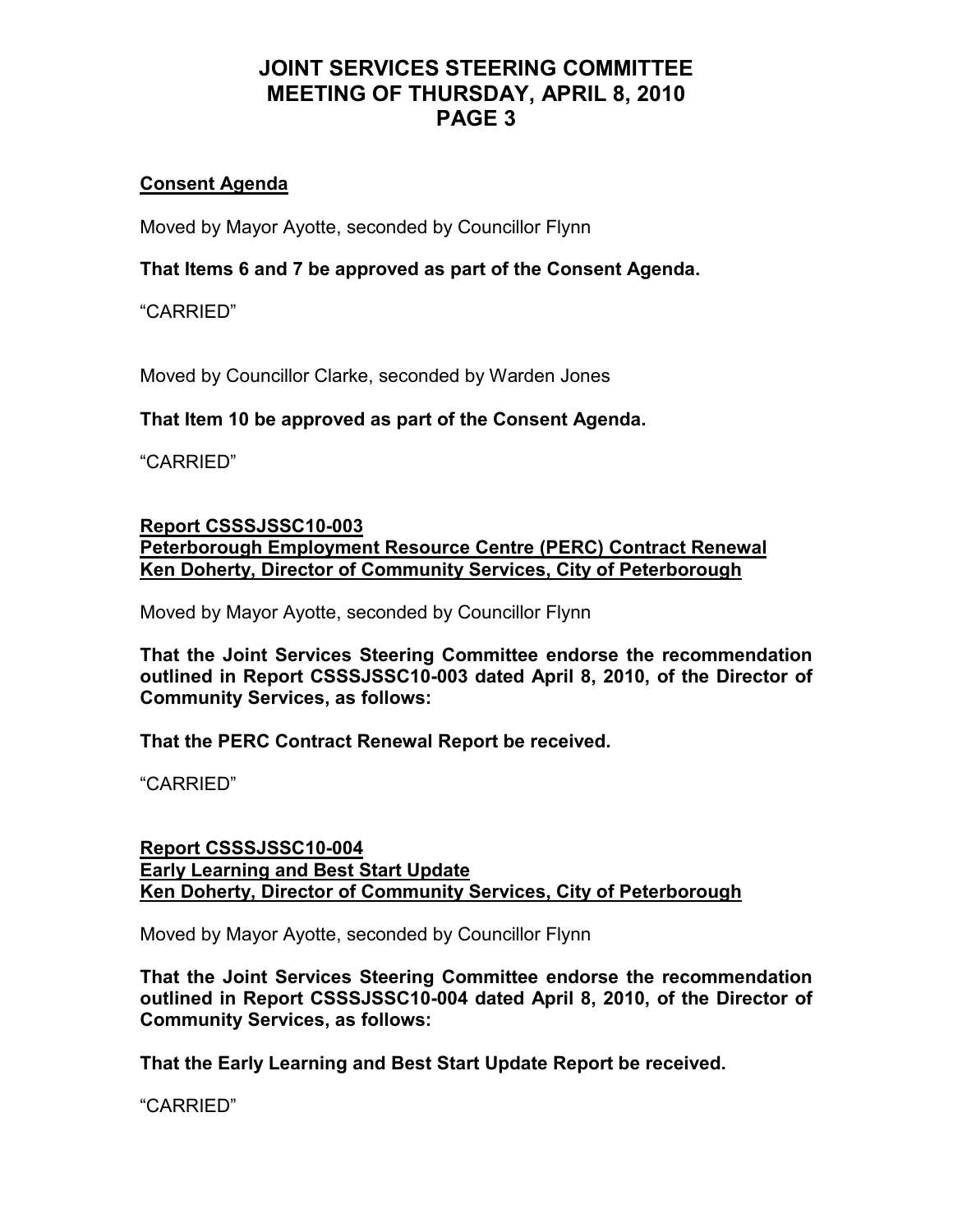Correspondence from County of Peterborough to the City of Peterborough County Resolution Peterborough Hostel System and Ambulance Issues

Moved by Councillor Clarke, seconded by Warden Jones

That the correspondence from The County of Peterborough to The City of Peterborough regarding a review of the Peterborough Hostel System be received for information.

"CARRIED"

#### Off-Load Delay Update Bob English, Chief of Emergency Medical Services

Moved by Councillor Martin, seconded by Councillor Flynn

That the report dated April 8, 2010, from the Chief of Emergency Medical Services providing an update on the Off-Load Delay, be received for information.

"CARRIED"

#### Final Report MOHLTC EMS Service Review Bob English, Chief of Emergency Medical Services

Moved by Mayor Ayotte, seconded by Councillor Bartlett

That the report dated April 8, 2010, from the Chief of Emergency Medical Services with respect to the Final Report MOHLTC EMS Service Review, be received for information.

"CARRIED"